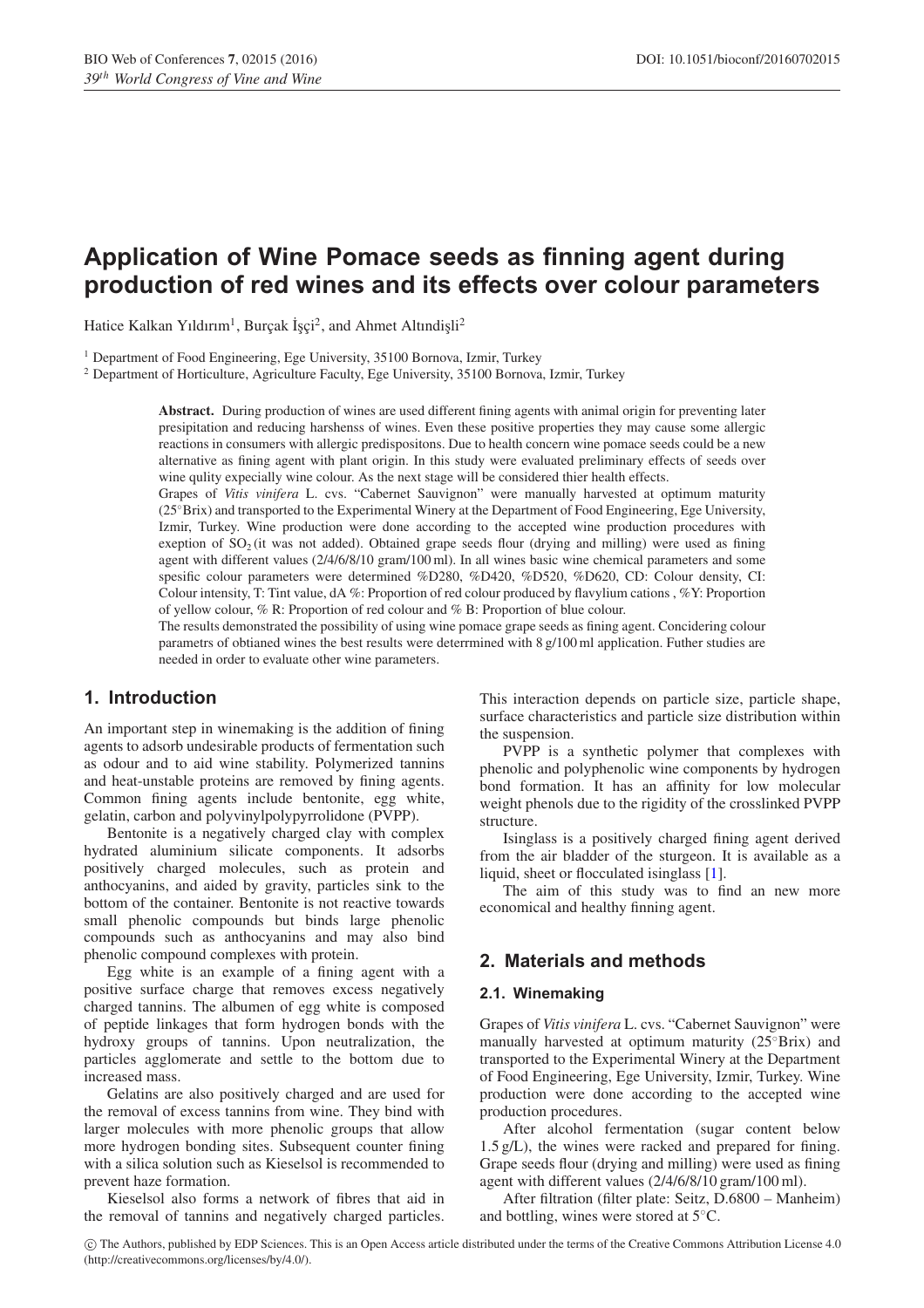|                 | nm value         | Absorbance value |  |  |  |  |  |  |
|-----------------|------------------|------------------|--|--|--|--|--|--|
|                 | $420 \text{ nm}$ | 0,439            |  |  |  |  |  |  |
| Control         | $520 \text{ nm}$ | 0,496            |  |  |  |  |  |  |
|                 | $620 \text{ nm}$ | 0,256            |  |  |  |  |  |  |
|                 | $420 \text{ nm}$ | 0.430            |  |  |  |  |  |  |
| 2g              | $520 \text{ nm}$ | 0.486            |  |  |  |  |  |  |
|                 | $620 \text{ nm}$ | 0.239            |  |  |  |  |  |  |
|                 | $420 \text{ nm}$ | 0.434            |  |  |  |  |  |  |
| 4g              | $520 \text{ nm}$ | 0.486            |  |  |  |  |  |  |
|                 | $620 \text{ nm}$ | 0.236            |  |  |  |  |  |  |
|                 | $420 \text{ nm}$ | 0.431            |  |  |  |  |  |  |
| 6g              | 520 nm           | 0.480            |  |  |  |  |  |  |
|                 | $620 \text{ nm}$ | 0.235            |  |  |  |  |  |  |
|                 | $420 \text{ nm}$ | 0.440            |  |  |  |  |  |  |
| 8g              | $520 \text{ nm}$ | 0.479            |  |  |  |  |  |  |
|                 | $620 \text{ nm}$ | 0.243            |  |  |  |  |  |  |
|                 | $420 \text{ nm}$ | 0.472            |  |  |  |  |  |  |
| 10 <sub>g</sub> | $520 \text{ nm}$ | 0.507            |  |  |  |  |  |  |
|                 | $620 \text{ nm}$ | 0.251            |  |  |  |  |  |  |

#### <span id="page-1-0"></span>**Table 1.** Application.

<span id="page-1-1"></span>

|  |  |  | <b>Table 2.</b> Colour analysis. |
|--|--|--|----------------------------------|
|--|--|--|----------------------------------|

|       | Control |       | 2g   |      | 4g   |       | <sub>0g</sub> |       | 8g      |      |       | 10g   |      |       |       |      |       |       |
|-------|---------|-------|------|------|------|-------|---------------|-------|---------|------|-------|-------|------|-------|-------|------|-------|-------|
|       |         | $a^*$ | h*   |      | a*   | $h^*$ |               | $a^*$ | $h^*$   |      | $a^*$ | $h^*$ |      | $a^*$ | $h^*$ |      | $a^*$ | $b^*$ |
| Avg   | 0.30    | 0.42  | 0.29 | 0.16 | 0.33 |       | 0.75          | 0.63  | 0.25    | 0.19 | 0.55  | 0.16  | 0.30 | 0.68  | 0.21  | 0.50 | .24   | 0.45  |
| Stdy  | 0.05    | 0.10  | 0.12 | 0.01 | 0.09 | 0.02  | 0.06          | 0.33  | 0.34    | 0.02 | 0.10  | 0.05  | 0.05 | 0.13  | 0.09  | 0.03 | 0.20  | 0.15  |
| $P-P$ | 0.11    | 0.23  | 0.26 | 0.02 | 0.20 | 0.05  | 0.14          | 0.72  | 0.73    | 0.05 | 0.23  | 0.11  | 0.13 | 0.26  | 0.18  | 0.08 | 0.43  | 0.31  |
| 4/4   | 0.30    | 0.47  | 0.21 | 0.15 | 0.39 | 0.09  | 0.77          | 0.74  | 0.51    | 0.17 | 0.44  | 0.13  | 0.28 | 0.58  | 0.27  | 0.53 | .36   | 0.53  |
| 3/4   | 0.26    | 0.54  | 0.20 | 0.16 | 0.21 | 0.08  | 0.67          | 0.75  | 0.23    | 0.19 | 0.59  | 0.16  | 0.31 | 0.56  | 0.27  | 0.50 | .27   | 0.22  |
| 2/4   | 0.37    | 0.36  | 0.46 | 0.16 | 0.31 | 0.12  | 0.81          | 0.14  | 0.48    | 0.17 | 0.49  | 0.12  | 0.37 | 0.82  | 0.23  | 0.51 | .38   | 0.51  |
| 1/4   | 0.29    | 0.32  | 0.28 | 0.17 | 0.40 | 0.13  | 0.76          | 0.87  | $-0.22$ | 0.22 | 0.67  | 0.22  | 0.24 | 0.75  | 0.09  | 0.45 | 0.95  | 0.53  |

#### **2.2. Standard chemical analysis**

Titratable acidity, pH and density values were determined in must [\[2](#page-2-1)] Additionally, the density, ethanol content, pH, total acidity, volatile acidity, dry matter, ash, reducing sugar and protein content were determined in wines [\[3\]](#page-2-2).

#### **2.3. Spectrophotometric colour analysis**

Absorbance measurements were done on a spectrophotometer (Pharmacia LKB, Novaspec<sup>®</sup> II, Uppsala, Sweden) with a 1.0 mm path lenght glass cells. The samples were clean and contained no  $CO<sub>2</sub>$ . Absorbance (*A*) values at 420, 520 and 620 nm were measured and Glories parameters were determined from these absorbance values:

(CD) Colour Density = (*A*420 + *A*520)

(CI) Colour Intensity =  $(A420 + A520 + A620)$ 

(T) Tint value = (*A*420*/A*520)

(dA %) Proportion of red colour produced by flavylium

cations = 
$$
\left(\frac{A520 - \frac{A420 - A620}{2}}{A520} \times 100\right)
$$

(Y%) Proportion of yellow colour =  $\left(\frac{A420}{CI} \times 100\right)$ 

 $(R\%)$  Proportion of red colour =  $\left(\frac{A520}{CI} \times 100\right)$ 

(B%) Proportion of blue colour =  $\left(\frac{A620}{CI} \times 100\right)$ 

#### **2.4. Statistical evaluation**

The data were evaluated by two-way analysis of variance (ANOVA) to test the influence of the main factors (fermentation time and temperature) and interaction of them. Significant differences between averages were obtained at the 95% significance level. By using a Post-Hoc test, the least significant differences (LSD) test was performed.

### **2.5. Results and discussion**

Colour is a perceptual phenomen that depends on the observer and the conditions in which the colour is observed. It is a characteristic of light, which is measurable in therms of intensity and wavelength. The selective adsorption of different amounts of the wavelengths within the visible region determines the colour of the object.

Hue is a quality by which one colour is distinguished from other another. It is a attribute corresponding to whether the object is red, orange, yellow, blue or violet. This perception of colour results from differences in absorption of radiant energy at various wavelenghts. If the shorter wavelennghts of 425 nm to 490 nm are reflected to a greater extend than the other wavelengths, the color is described as blue. Maximum reflection in the medium wavelength range results in green or yellow colour. Maximum reflectance at the longer wavelengths of 640–740 nm indicates red objects. Hue is defined on the Munsell colour tree in the circumferential direction by five